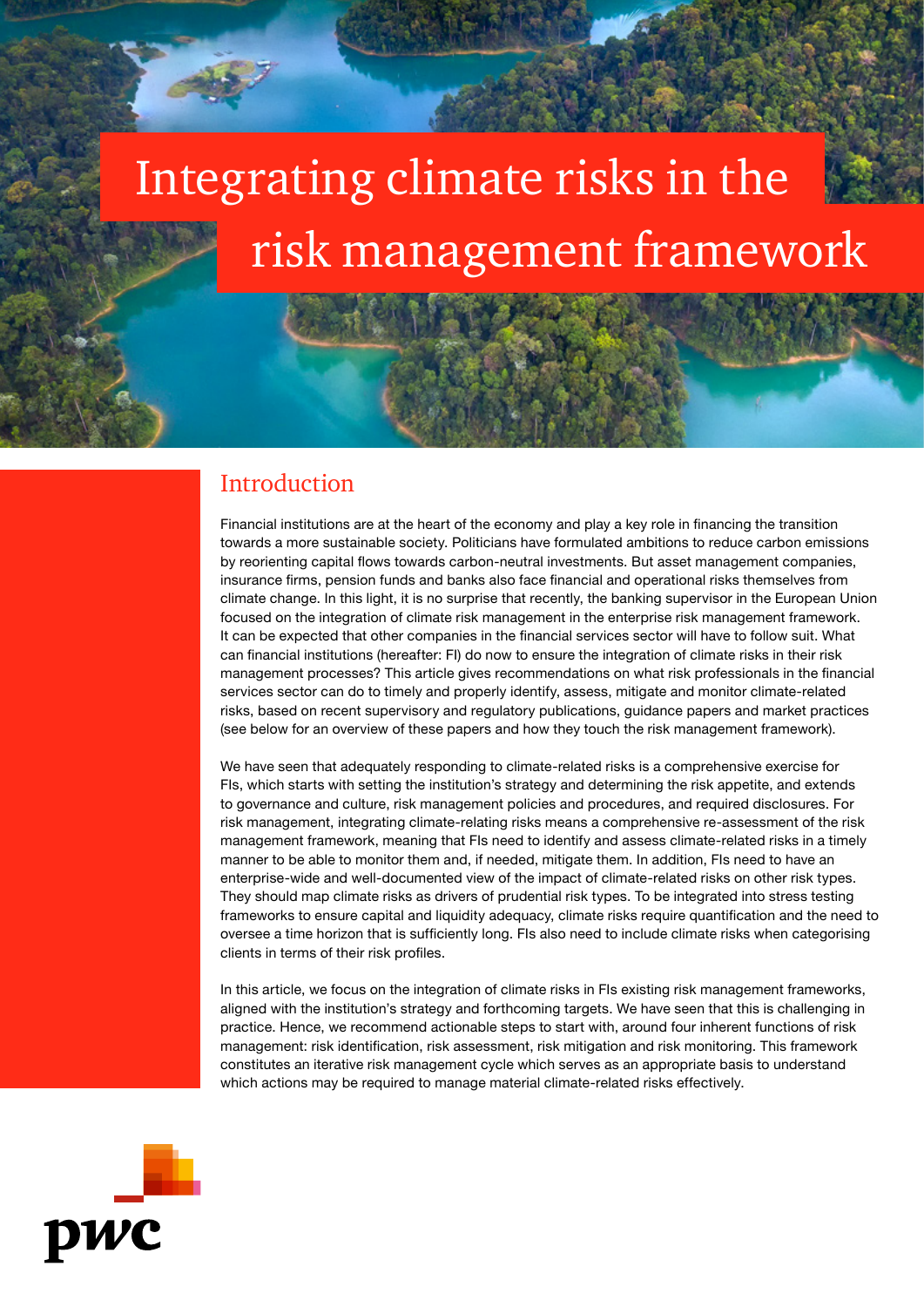

Such enterprise-wide integration allows financial institutions to go beyond compliance and enables them to leverage opportunities (for more, see sustainable finance as a strategic opportunity). For example, operating in a carbon-neutral way can drive long-term value for financial institutions. Climate factors are in this context often seen within the realm of ESG, Environmental, Social and Governance. Reality is that currently, market practices as well as standards and regulations focus mostly around climate-related risk factors (as part of the 'E' component). Therefore, the focus of this article is on climate-related risks. (For a more detailed description of the ESG risks, see: Six key challenges for financial institutions to deal with ESG risks.)

# Multi-point impact of climate risks

## Physical risks

Physical climate risks caused by extreme weather events or chronic changes to the climate can lead to damage assets in, for example, the agricultural sector. FI's may face losses if they are exposed to activities, via loans, investments or financial products. For instance, insurance companies may face increased underwriting risk due to higher than expected claims on damaged assets. Banks may have to deal with elevated credit risks as counterparties might be unable to repay their loans.

#### Transition risks

In addition to the physical risks, FI's also need to take the energy transition and its potential risks and opportunities into account. Transition risks can stem from regulation aimed at climate change mitigation, from new technologies enabling low-carbon production, or from an increased demand for sustainable products and services. And such trends will affect existing business models of counterparties. Market risks may materialise, as the energy transition will negatively impact carbonintensive industries, through the write-downs of assets. This increases through the potential for a deprivation of an asset portfolio, especially if there is concentration in a single sector or area. In addition, transition risks could lead to adverse changes in financial markets, for example in commodity prices. Such credit and market losses may negatively impact an institution's capital and liquidity adequacy. In addition, FIs may incur losses due to not being compliant with regulation, resulting in fines and sanctions. Reputational risk is another issue, as customers may hold institutions responsible for lending to or investing in counterparties that negatively impact the environment and decide to end their business relation.

To fully understand the impact of climate-related risks on the risk management framework, and to understand the view of regulators, supervisors and other relevant organisations for financial markets on how these risks should be embedded within risk management, we have looked into a broad range of frameworks, papers and legislation. We mainly investigate how the different papers touch the risk management framework. See the table below for the overview. Based on these papers, we carefully formulated eight recommendations (two per stage of the risk management framework) on the integration of climate-related risks in the risk management framework.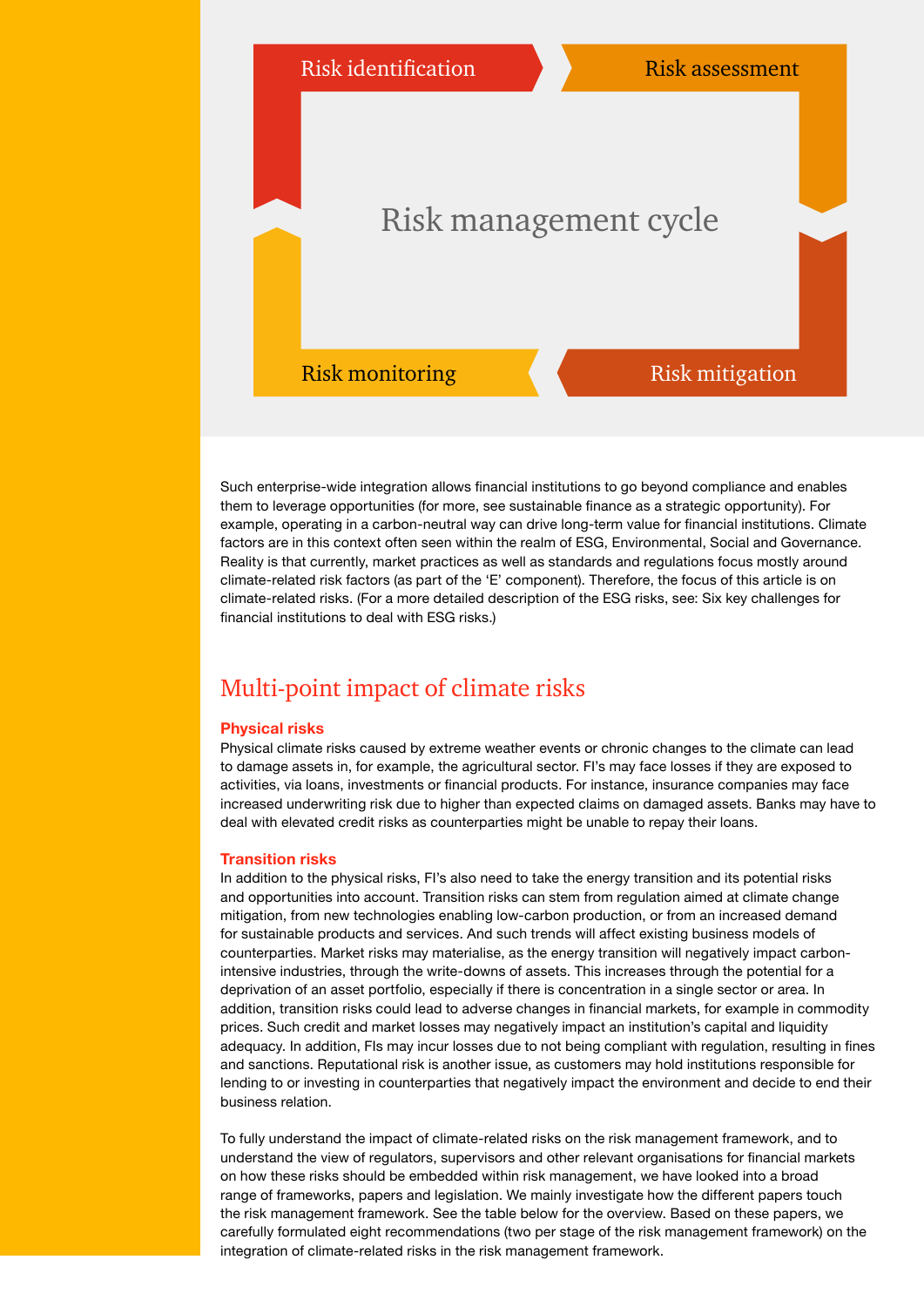# Table 1:

*Papers and publications on the management of climate-related risks and their relation to the risk management framework*

| Legislation/frame-work/<br>guidelines/initiative                                                                                                             | <b>Scope and objective</b>                                                                                                                                                                                                                                                                                                                                                                                                                                                                                                                                                                                                                                                                                                                                                                                                                                                                                                                               | How it touches the risk management framework                                                                                                                                                                                                                                                                                      |
|--------------------------------------------------------------------------------------------------------------------------------------------------------------|----------------------------------------------------------------------------------------------------------------------------------------------------------------------------------------------------------------------------------------------------------------------------------------------------------------------------------------------------------------------------------------------------------------------------------------------------------------------------------------------------------------------------------------------------------------------------------------------------------------------------------------------------------------------------------------------------------------------------------------------------------------------------------------------------------------------------------------------------------------------------------------------------------------------------------------------------------|-----------------------------------------------------------------------------------------------------------------------------------------------------------------------------------------------------------------------------------------------------------------------------------------------------------------------------------|
| <b>Task Force on Climate-</b><br>related Financial Disclosure<br>(TCFD) Guidance on Risk<br><b>Management Integration</b><br>and Disclosure                  | Recommendations on uniform disclosures on climate-<br>related financial risks to enable effective climate-related<br>reporting for all sectors. The 2020 guidance includes<br>recommendations tied to governance, strategy,<br>risk management, and metrics and targets that are<br>supported by key climate-related financial disclosures -<br>referred to as recommended disclosures. Supplemental<br>guidance is provided for the financial sector to assist.<br>The Task Force also developed supplemental guidance<br>to provide additional context for the financial sector<br>when preparing disclosures consistent with the TCFD<br>recommendations. A key element of the Task Force was<br>the development of climate-related disclosures that<br>"would enable stakeholders to understand better the<br>concentrations of carbon-related assets in the financial<br>sector and the financial system's exposures to climate-<br>related risks." | Includes recommendations on how to integrate climate<br>risks into strategy, governance and ambitions settings,<br>with concrete recommendations for methodologies and<br>tools for risk identification (e.g. heat mapping) and risk<br>assessment (e.g. scenario analysis).                                                      |
| <b>Science Based Targets</b><br>initiative (SBTi)                                                                                                            | Initiative that prescribes committing companies from all<br>sectors CO2 emission reduction target pathways in line<br>with the 1.5 degrees scenario.                                                                                                                                                                                                                                                                                                                                                                                                                                                                                                                                                                                                                                                                                                                                                                                                     | Determines the CO2 emission reduction pathway for<br>committed companies, hence it identifies (transition)<br>risks as well as sets the strategy and risk appetite.                                                                                                                                                               |
| <b>Sustainable Finance</b><br><b>Disclosure Regulation</b><br>(SFDR)                                                                                         | Regulation targeted at financial markets participants on<br>integration of sustainability risks and opportunities, with<br>the aim to integrate ESG in companies' strategies. This<br>includes disclosure of sustainability risks on entity-<br>level and product-level and 'due diligence' policies.<br>Sustainability risks need to become part of remuneration<br>policies.                                                                                                                                                                                                                                                                                                                                                                                                                                                                                                                                                                           | Increased transparency due to more detailed and<br>consistent disclosures on sustainability risks will in the<br>future also lead to more accurate risk identification and<br>risk monitoring.                                                                                                                                    |
| <b>Non-Financial Reporting</b><br>Directive (NFRD), Guidelines<br>2019                                                                                       | The 2014 Directive prescribes rules on disclosures<br>of non-financial and diversity information (including<br>environmental information) for large-public interest<br>companies, including banks and insurance companies.<br>The (non-binding) 2019 supplement guidelines for<br>disclosing climate-related risks and opportunities are<br>further detailed out, with a direct link with TCFD. The<br>supplement introduces the double materiality concept:<br>climate-related information should include both the<br>principal risks to the development, performance and<br>position of the company resulting from climate change,<br>and the principal risks of a negative impact on the<br>climate resulting from the company's activities. The<br>proposed disclosures in these guidelines reflect both<br>these risk perspectives.                                                                                                                 | The guidelines for climate risk disclosures clarify climate<br>risk triggers, which enable risk identification, monitoring<br>and mitigation. In the future, risk identification and risk<br>monitoring will be facilitated by increased transparency<br>due to increased data availability.                                      |
| <b>Corporate Sustainability</b><br><b>Reporting Directive (CSRD)</b>                                                                                         | The CSRD is a proposed Directive which amends the<br>existing reporting requirements of the NFRD, including<br>an extension of the scope to all large companies and a<br>specification of more detailed reporting requirements in<br>line with mandatory EU sustainability reporting standards<br>which build on existing frameworks.                                                                                                                                                                                                                                                                                                                                                                                                                                                                                                                                                                                                                    | The climate reporting requirements will increase data<br>availability and data reliabilty as a result of mandatory<br>limited assurance, and thereby enable climate risk<br>identification and monitoring.                                                                                                                        |
| <b>Principles for Responsible</b><br><b>Investment (PRI)</b>                                                                                                 | Six investment principles describing possible actions<br>for investors, with the aim of incorporating ESG<br>factors into investment and ownership decisions,<br>policies and practices and disclosures. Signatories<br>have the obligation to report on the progress of PRI<br>implementation in their annual reporting.                                                                                                                                                                                                                                                                                                                                                                                                                                                                                                                                                                                                                                | Enables risk mitigation through the integration of climate<br>issues into investment analysis and decision-making<br>processes.                                                                                                                                                                                                   |
| <b>EU Taxonomy for</b><br>sustainable activities                                                                                                             | Uniform EU-wide criteria for determining whether an<br>economic activity is environmentally sustainable. The<br>taxonomy sets mandatory requirements companies<br>subject to NFRD to disclose on how and to what extent<br>their activities are associated with environmentally<br>sustainable economic activities. The main KPIs for<br>financial companies (banks, investment firms, asset<br>managers, insurers/reinsurers) relate to the proportion<br>of taxonomy-aligned economic activities in their financial<br>activities, such as lending, investment and insurance.                                                                                                                                                                                                                                                                                                                                                                          | The disclosure of Taxonomy-aligned proportion of<br>activities enables transparency and comparison of<br>companies and investment portfolios, which enables risk<br>identification and risk mitigation (through transparent<br>investment decisions).                                                                             |
| <b>ECB Guide on climate-</b><br>related and environmental<br>risks                                                                                           | ECB expectations relating to climate-related and<br>environmental risk management and disclosure for banks<br>(also expected for insurers and asset managers), serving<br>as basis for supervisory dialogue.                                                                                                                                                                                                                                                                                                                                                                                                                                                                                                                                                                                                                                                                                                                                             | Explains ECBs ambitions, target and timelines for<br>banks for risk identification (expectation #1 and 2), risk<br>monitoring (expectation #4 relates to the risk appetite<br>framework) and the overall risk management framework<br>(expectation #7) per prudential risk type (expectation<br>$#7 - 12$ ).                      |
| <b>European Banking</b><br><b>Authority (EBA) Report</b><br>on management and<br>supervision of ESG risks<br>for credit institutions and<br>investment firms | Report presenting EBA's understanding of ESG risks for<br>credit institutions and investment firms, with definitions<br>of ESG factors, ESG risks and transmission channels,<br>indicators, metrics and methods to evaluate ESG risks,<br>ESG risk management recommendations and ESG risk<br>supervision recommendations.                                                                                                                                                                                                                                                                                                                                                                                                                                                                                                                                                                                                                               | Recommendations on risk monitoring (through e.g.<br>the risk appetite and forthcoming risk limits), risk<br>identification, risk assessment (by e.g. climate stress<br>testing and ESG evaluations of counterparties) and<br>risk mitigation (through e.g. customer engagement or<br>excluding policies) of climate-related risks |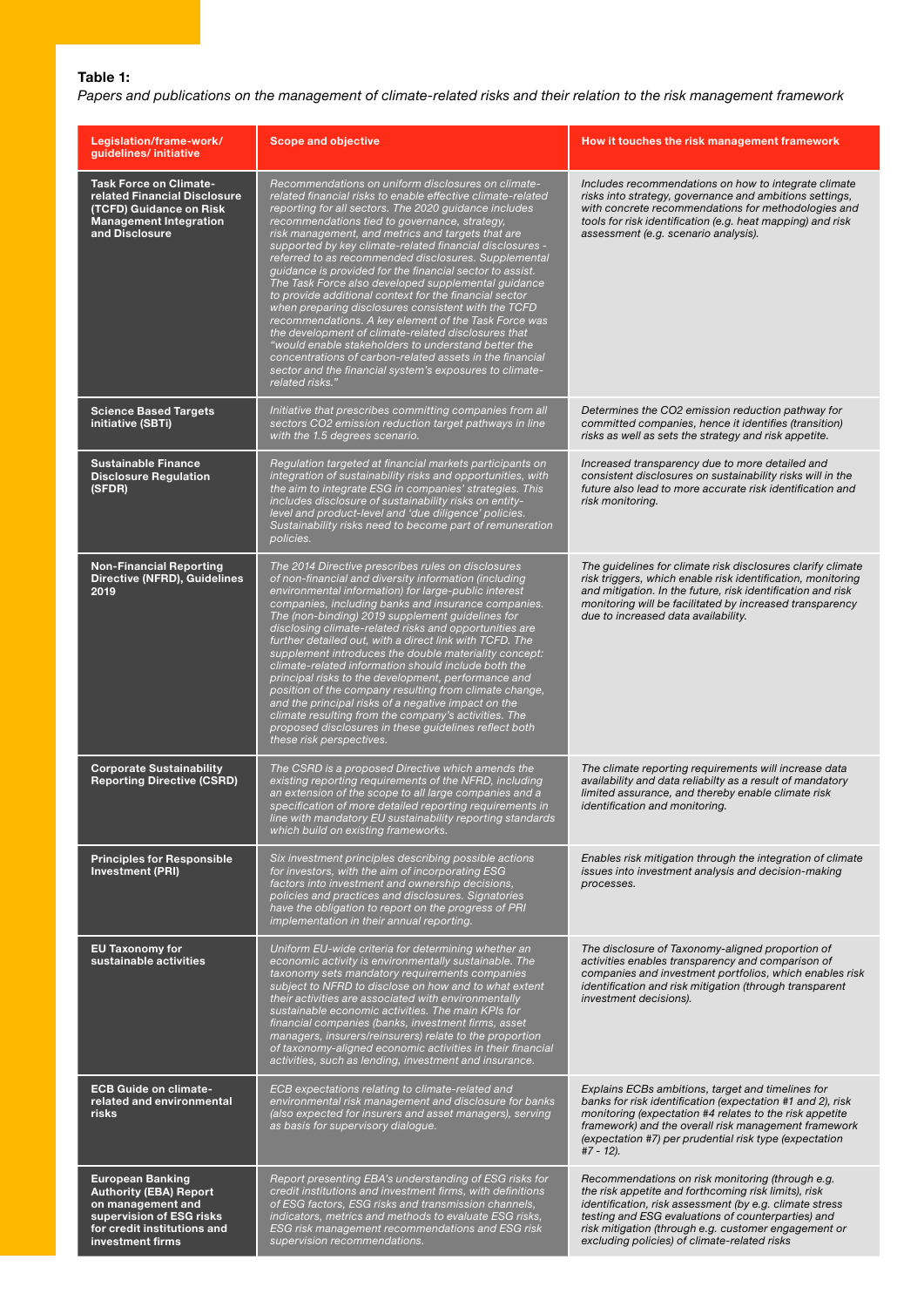Risk monitoring is neither the beginning nor the end of the risk management cycle. Climate-related risks and their impact on current market positions and future investments are to be monitored on an ongoing basis. This requires a full update of the Risk Appetite Framework (RAF) and collection of (granular) risk data on climate factors.

#### Recommendation 1:

## Calibrate the Risk Appetite Framework ,monitor portfolios on climate-related risks

The appetite for all risks identified as material to an organisation needs to be delimited. Only then, firms can steer and determine how much risk they can and cannot take. The risk appetite framework (RAF), defined in conjunction with strategy setting and business planning, allows FIs in the monitoring phase to assess their current risk profiles against their appetites. As the ECB defines climate-related as drivers of existing risk types (in particular credit, operational, market and liquidity risk), climate-related indicators need to be mapped to existing risk categories within the RAF. To further calibrate the RAF, FI's should use quantitative Key Risk Indicators (KRI) as much as possible, such as credit risk acceptance parameters, cascaded down to exposure, counterparty and portfolio level. KRIs could be a combination of backward-looking and forward-looking indicators that take the business model into account. In addition, this should be supported by limits (e.g. to investing in certain high-risk sectors) and checkpoints. Follow-up processes within the risk management framework should be in place in case these limits are breached (see risk mitigation). Setting limits to investment decisions could lead to a reassessment of the composition of the asset portfolio and to lower concentration risks. One of the main difficulties is to reconcile the long-term horizon that characterises climate-related risks with the typical capital planning time horizons of FIs.

#### Recommendation 2:

## Collect climate risk data

To monitor climate-related risks adequately, FIs should have appropriate data at their disposal. Climate data extends to both qualitative information, such as sustainability policies, as well as quantitative metrics, for example figures on carbon emissions. Availability and quality of climate risk data are among the key challenges for financial institutions. The EBA states that FI's should start with taking remedial action with respect to the data gaps. Sourcing data from external vendors is an attractive potential option, for example for data on climate-related extreme weather events. This data could then be combined with information on the geolocation of clients and issuers, which is challenging when considering the fact that this data is needed for all components within a counterparty's legal structure. Another challenge is that data institutions need to fully leverage existing contact moments with clients and issuers. Banks, for instance, are recommended by the EBA to actively engage with borrowers at onboarding, loan origination and revision stages. Similarly, insurers can source data from policyholders. Asset managers can explore possibilities to receive information from corporations as their shareholders. Climate-risk data can then be used to conduct a targeted due diligence assessment of the sustainability risk profile as part of the non-financial analysis of a counterparty.

# Risk identification

As part of their risk identification process, FIs should integrate climate risks in their risk taxonomy as drivers of existing risk types. For example, counterparties may have to deal with higher costs in the future resulting from increased taxes on carbon emissions. This then translates for an FI into a financial risk. In order to get to a comprehensive risk taxonomy, we recommend taking the following actions, which combine a top-down (recommendation 3) and bottom-up (recommendation 4) approach.

#### Recommendation 3:

#### Screen portfolios using heat maps

Heat maps, segmenting portfolios across locations and sectors, are recommended by the ECB, TCFD and SBTi as a useful tool to quickly and efficiently screen portfolios for climate-risk exposure. Heat maps indicate which investments or loans are more vulnerable to transition or physical risks, by focusing on inherent sector sensitivities to climate-related risks. The sensitivity of sectors and/ or locations is determined based on vulnerability factors. Examples include for physical risks the reliance on natural resources and secure and continuous supply of power, and for transition the impact of emissions costs on production costs. Sectors or locations that have high sensitivity to climate-risk factors and in which there is a considerable exposure can be selected for further (scenario) analysis. The heat mapping output determines which sectors are to be prioritised in terms of risk mitigation, and can serve as input for the RAF calibration.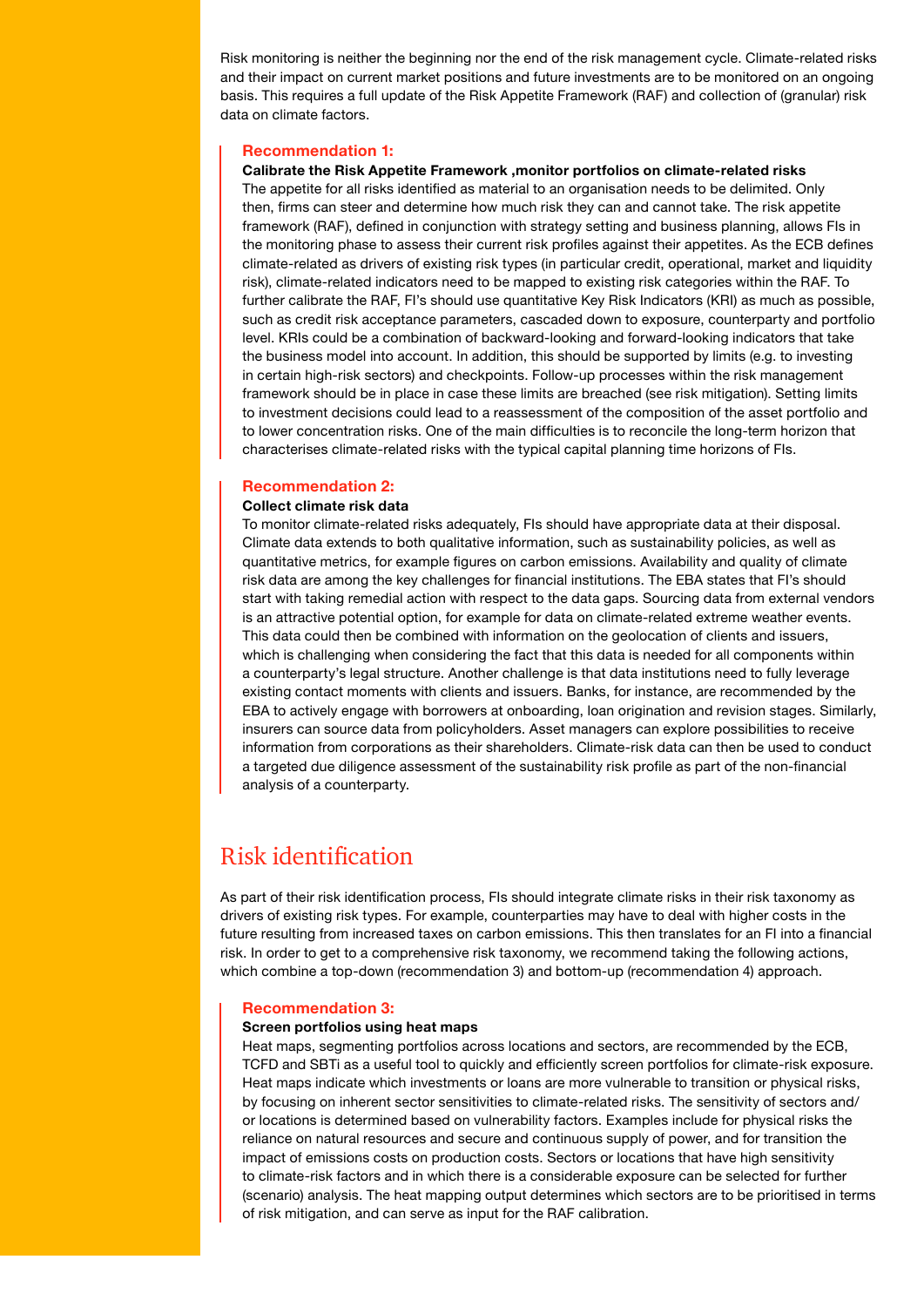## Recommendation 4:

#### Use climate-related scenarios to identify risks to the business model

Climate-related risk data needs to be translated into expectations for financial performance (see also risk assessment). Both TCFD and the ECB strongly recommended to use climate scenarios for this. Scenario analysis helps to identify emerging risk drivers in the short and long run and is particularly useful due to the uncertainty of the future course of climate change. Traditional risk identification methodologies rely on historical data, which will not allow for the potential impact of climate change, as there is no or limited precedent that is reflected in the historical data. Ideally, scenarios cover the conventional business planning cycle (3-5 years) as well as longer term horizons (5+ years). The results of these scenario analyses are relevant input for strategic decision-making and risk assessments. Insurers, under Solvency-II, need to use climate scenarios for the ORSA, and similarly, under IORP-II, pension funds are to do the same for the ORA.

# Risk assessment

There are multiple ways to quantify climate-related factors to enable an informative risk assessment. In this section, the focus is on assessment methodologies on two different levels: portfolio-level (recommendation 5) and company-level (recommendation 6).

#### Recommendation 5:

#### Extend current stress testing frameworks with climate scenarios

Stress testing with climate scenarios brings the future climatic environment to today's balance sheets. Due to the dynamic nature of scenarios, it allows for interaction between sectors, economic and climate variables. Climate scenarios with temperature pathways can be applied, but FIs can also model event-based scenarios that reflect policy shocks, technology shocks or shocks related to changing consumer behavior impacting demand for certain products and services. Supervisors are gradually developing pilot climate stress testing frameworks, however, currently, there is no single universally accepted methodology. Most commonly, pre-defined climate scenarios, based on certain temperature pathways are applied, issued by for example the Intergovernmental Panel on Climate Change. In 2020, the EBA did the first EU-wide stress testing exercise for a sample of 29 volunteer banks. Bank data was mapped to different classification approaches, including the EU taxonomy and scenario analysis based on a joint EBA/ECB tool was used to model transmission mechanisms. The main challenge appeared the lack of granular disclosures on transition strategies and greenhouse gas emissions, which are needed to assess climate risk accurately. The Bank of England (BoE) launched in June its climate stress test for both banks and insurers, with a sample of general insurers that collectively represent 60% of the market. The methodology applies three scenarios of early, late and no policy action, with a focus on invested assets and insurance liabilities.

#### Recommendation 6:

#### Calibrate climate risk ratings at company-level

This so-called exposure method can be used to complement standard risk assessment methods with a climate-related due diligence. ESG, and specifically sustainability, ratings are to be calibrated at company level. For the loan portfolio, this method creates an opportunity for banks to engage in a dialogue with individual counterparties in the loan origination process. For the asset manager's portfolio, such ratings can be used to integrate the assessment of climate-related risks of financial products and their fund counterparts. There are several ESG ratings and evaluation sources available, created by specialised rating agencies, traditional rating agencies or (ESG) data providers. However, applying multiple ratings from different agencies currently leads to discrepancies in outcomes. The different methodologies behind the various ESG rating vendors assess ESG risks heterogeneously. Increasing the effectiveness of the exposure method requires standardisation of the ESG risks and their underlying factors across industries and firms, which is currently in progress by the Sustainability Accounting Standards Board. In the meantime, FI's should add counterparty data they source themselves to their climate-related risk assessments of their counterparties.